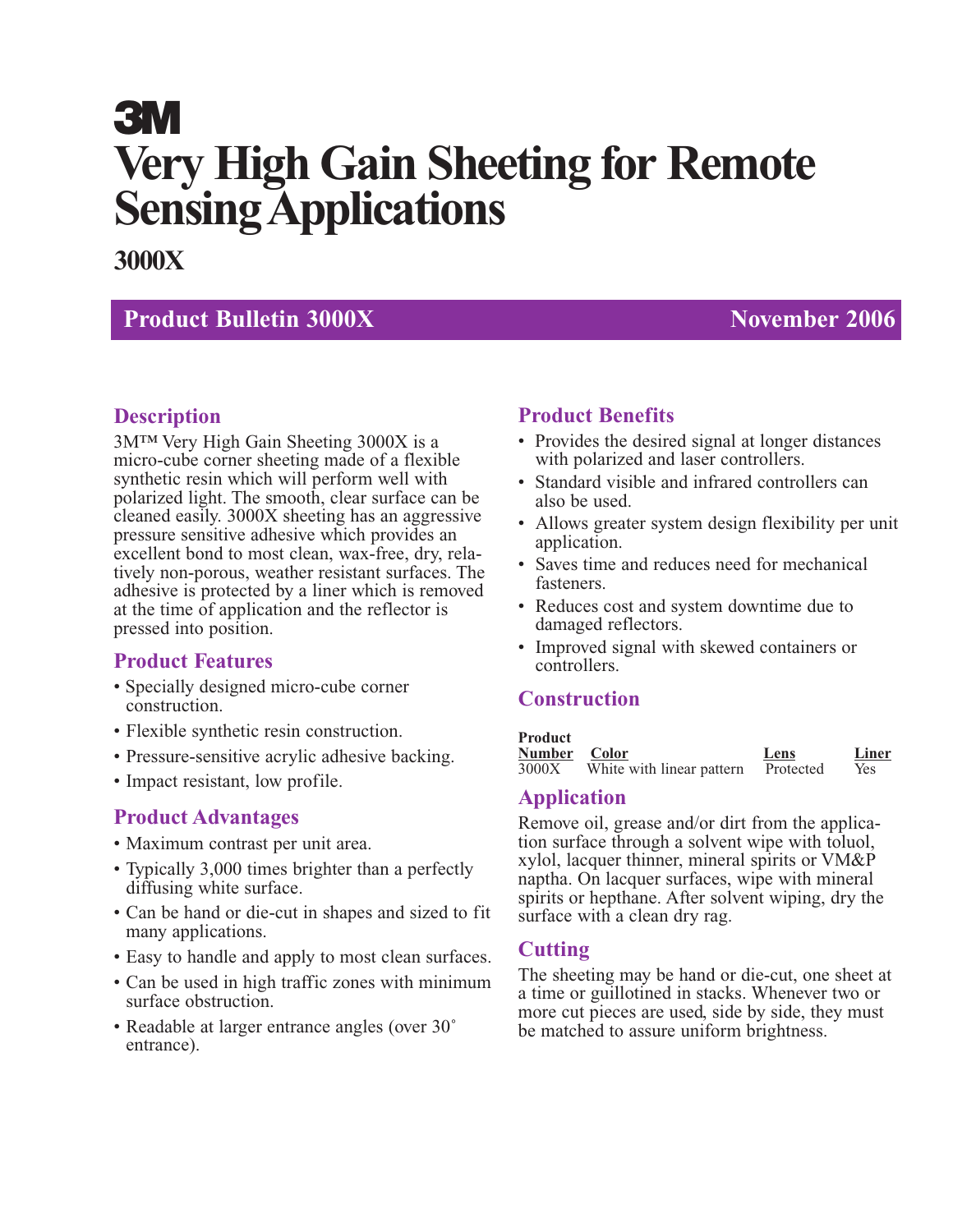# **Typical Physical Properties**

#### **(Not recommended for specification purposes)**

Retroreflective brightness varies with photo sensor geometry, retroreflector orientation and application. Performance in your application may be similar to the following typical values measured under standard conditions. Values stated in table are for measurements taken at observation angles of .1 or less.

| <b>Typical Luminance Factor*:</b>                                  | 3000X               |
|--------------------------------------------------------------------|---------------------|
| $-4^{\circ}$ reading:                                              | 3000X               |
| Skewed 30° reading:                                                | 1500X               |
| <b>Applied Thickness:</b><br><b>Temperature Application Range:</b> | .019"<br>50°F-100°F |
| *As compared to a diffuse white surface.                           |                     |

#### **Product Availability**

#### **Product Number**

| 3000X | $1" \times 25$ yards  | 2.54 cm x 22.86 m |
|-------|-----------------------|-------------------|
|       | $2" \times 25$ yards  | 5.08 cm x 22.86 m |
|       | $3'' \times 25$ yards | 7.62 cm x 22.86 m |

Custom widths and lengths are available upon request.

#### **Cleaning**

Sheeting that requires cleaning after use should be flushed with water than washed with a mild detergent solution and soft bristle brush or sponge. Avoid pressure which may scratch the surface. Flush with water following washing. **Do not use solvents** to clean the sheeting surface.

#### **Storage Conditions**

3000x sheeting should be stored in a cool, dry area, preferably at  $65-75^{\circ}$ F (18-24<sup>°</sup>C) and 30-50% relative humidity, and should be applied within one year after purchase. Do not allow sheeting or finished applications to become wet in shipment or storage. If they become wet, immediately unpack and air dry.

# **Health and Safety Information**

Read all health hazard, precautionary, and first aid statements found in the Material Safety Data Sheet and/or product label of chemicals prior to handling or use.